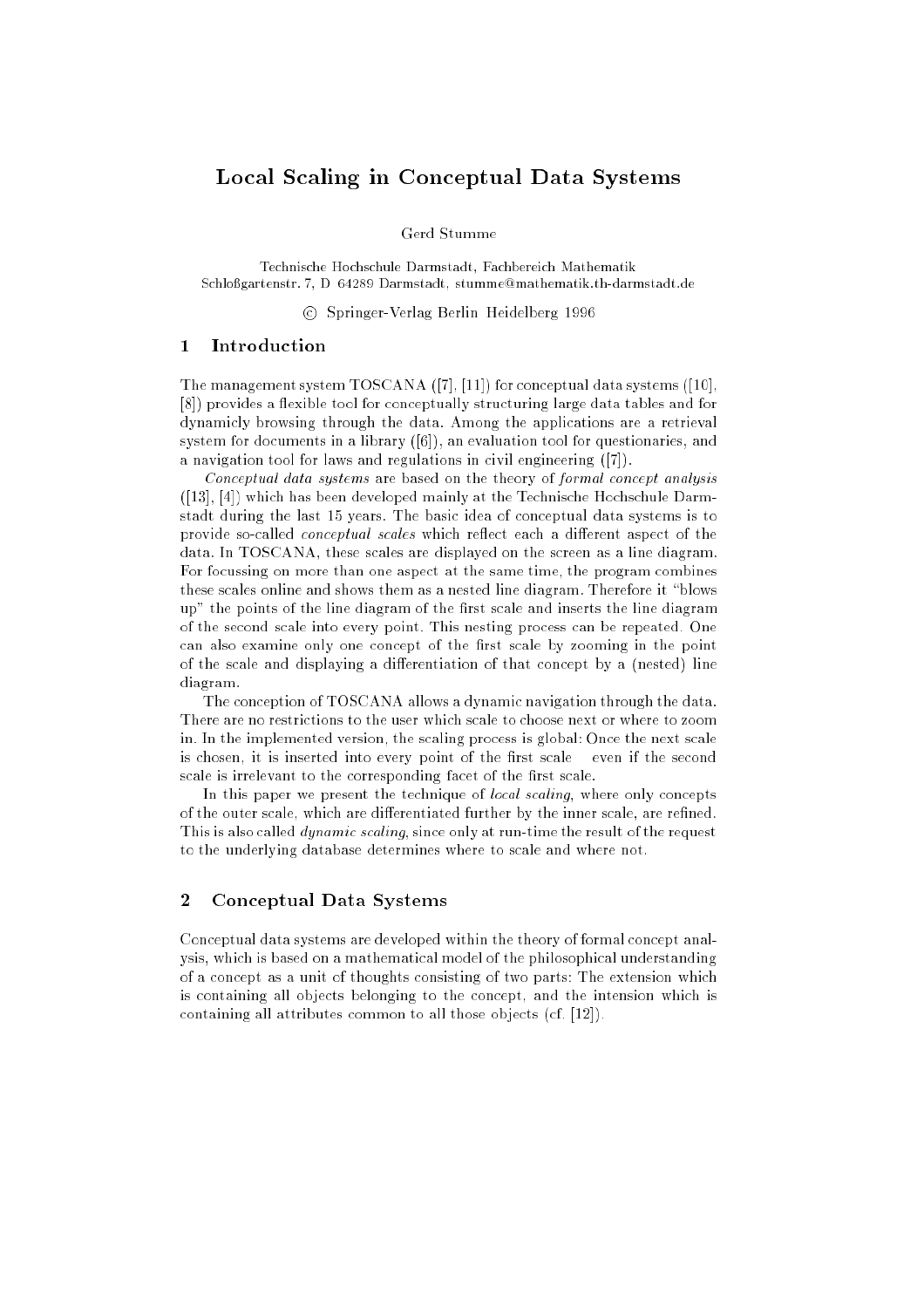

Fig. 1. The concrete scale \Functionality"

In formal concept analysis, the data are given by a *(one-valued) (formal)* context (G; M; I) which consists of a set G of elements called objects, a set M of elements called attributes, and a relation I is considered at  $\mathcal{A} = \{ \mathcal{A} \mid \mathcal{A} \in \mathcal{A} \}$ read as "the object g has the attribute  $m$ ". Now, the (formal) concepts of the context  $(G, M, I)$  are all pairs  $(A, B)$  with  $A \subseteq G$  and  $B \subseteq M$  such that  $(A, B)$  is maximalwith the property A-C is called the set A-C in the set A-C is called the set A-C is called the set B-C i is called the *intent* of the concept  $(A, B)$ . The set  $\underline{\mathfrak{B}}(G, M, I)$  of all concepts of a context with the order  $(A_1, B_1) \leq (A_2, B_2)$  :  $\iff A_1 \subseteq A_2$  is always a complete lattice (cf. [13]) which is called the *concept lattice* of the context  $(G, M, I)$ . The order relation reflects the natural subconcept-superconcept-relation.

In many applications, objects may not just have attributes or not, but different values for the attributes. This is modeled by a many-valued context  $(G, M, W)$ I) where  $G, M$ , and  $W$  are sets whose elements are called *objects*, attributes, and values, respectively, which is a contract that is a relation such that (g) with  $\alpha$  is a and  $(q, m, w_2) \in I$  implies  $w_1 = w_2$ . Hence one can understand the attributes m as partial functions from  $G$  to  $W$ . There is a priori no concept lattice of a many-valued context. It has first to be "translated" into a "one-valued" context. This translation process is called conceptual scaling.

A conceptual scale for a set  $Y \subseteq M$  is a one-valued context  $\mathbb{S} := (G_{\mathbb{S}}, M_{\mathbb{S}}, I_{\mathbb{S}})$ with  $m_{\text{min}}$  m(c)  $\equiv$  Gs. The derived relation by  $\equiv$  G  $m_{\text{min}}$  is defined by  $(g, n) \in J_{\mathbb{S}} : \iff ((w_m)_{m \in Y}, n) \in I_{\mathbb{S}} \text{ with } (g, m, w_m) \in I \text{ for all } m \in Y.$  A conceptual data system (cf. [10], [8]) consists of a (relational) database in which the many-valued context is stored and of a conceptual scheme which contains the scales. In TOSCANA ([7], [11]) one can choose a list  $(\mathbb{S}_t)_{t\in T}$  of scales, and the line diagram of the concept lattice of the context  $(G, \bigcup_{t\in T}M_{\mathbb S_t}, \bigcup_{t\in T}J_{\mathbb S_t})$  will be displayed on the screen. Since there is up to now no satisfying algorithm for an automatic drawing of lattices (cf. [9], [14]), it is important that the concept lattice can be embedded in the direct product of the concept lattices of the scales. The diagrams of the scales are provided in the conceptual scheme as well, as so-called abstract scales. Concrete scales combine the abstract scales with the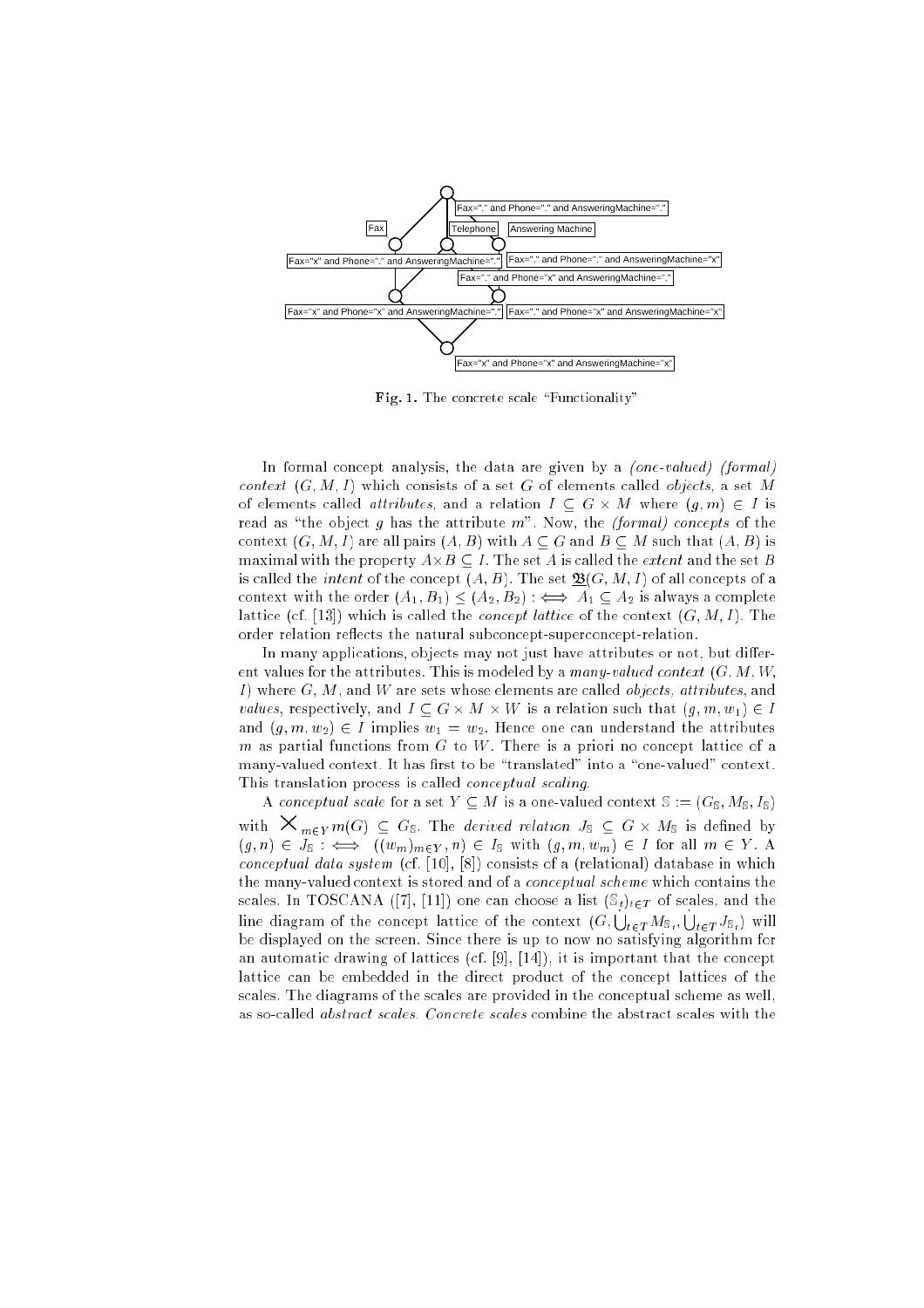

Fig. 2. The realized scale \Functionality"

correct names of the attributes and the database queries. Hence the same line diagram can be used for different concrete scales having the same structure. The result of the scaling process is then shown in a nested line diagram of the concept lattices of the scales.

Let us illuminate this by an example: The conceptual data system "Fax' n' Phone" contains information about all telephones, fax and answering machines sold by the Deutsche Telekom  $([2])$ . The concrete scale "Functionality" in Fig. 1, for example, is used for focussing on the functional aspect of the telephones, fax and answering machines in the database. It is labeled with the three attributes "Fax", "Telephone", and "Answering Machine", and contains furthermore seven SQL statements as objects. The relation  $I_{\rm s}$  describes which objects have which attributes. If an object has an attribute then, in the line diagram, there is an ascending path from the object to the attribute .

When the user has loaded the conceptual data system " $Fax'$  n' Phone" in TOSCANA, then he can choose among all scales provided in the conceptual scheme. When he chooses for instance the scale "Functionality", then the database is queried with the seven SQL statements. This produces the realized scale  $\Gamma$  -matrix it on the secretary it on the secretary (see Fig. 2). The secretary points  $\Gamma$ represent the concepts, and the lines represent the subconcept-superconceptrelation. A concept has all the objects in its extent which are listed below the concept in the line diagram, and it has all the attributes in its intent which are listed above the concept. The lower left concept for example has the objects AF 301T, AF 321, AF 301TA,..., AF 341 in its extent, and the attributes "Fax" and "Telephone" in its intent. There are two fax-telephone combinations without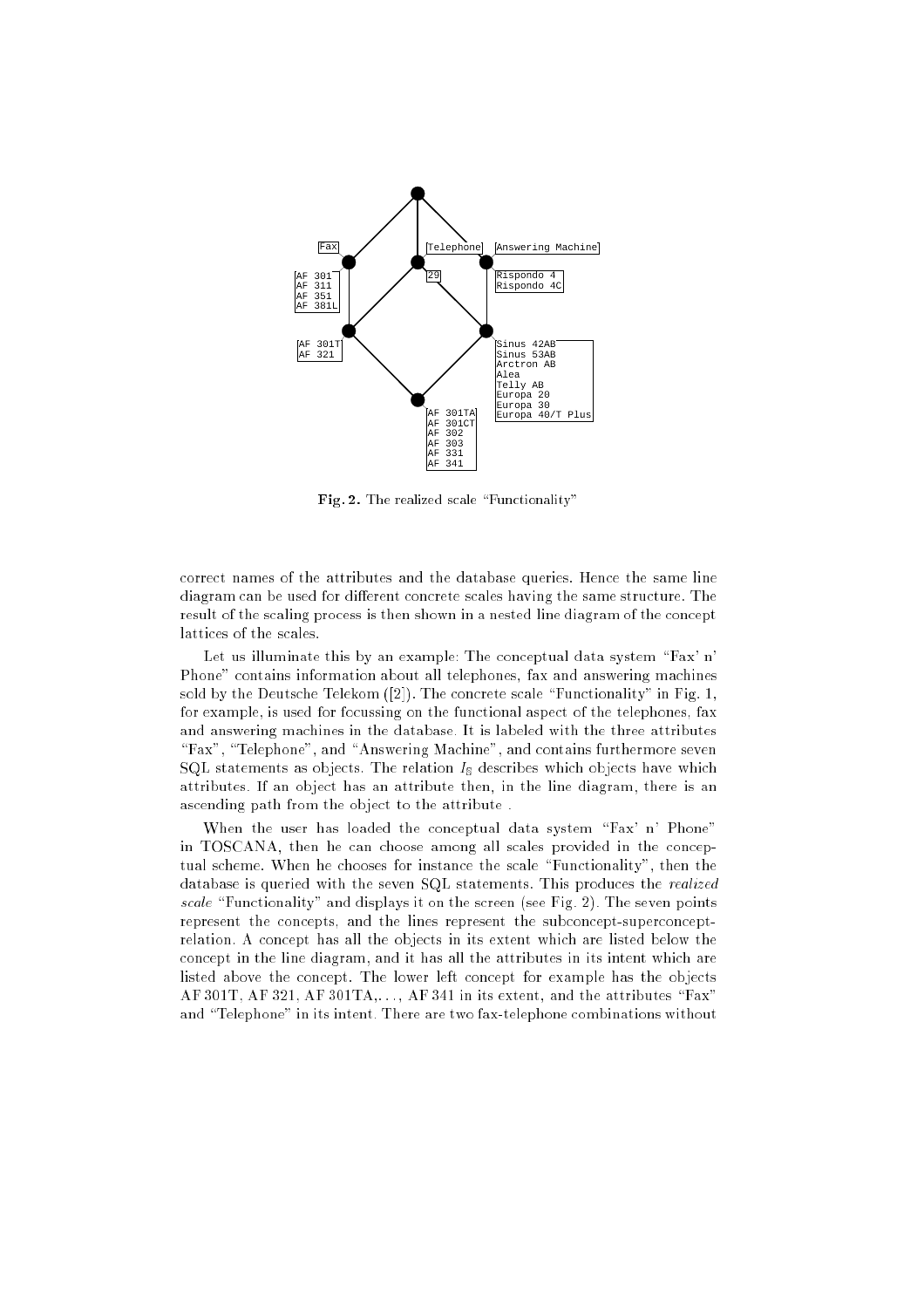

Fig. 3. A nested diagram of the scales  $\mathcal{F}$  and  $\mathcal{F}$  and  $\mathcal{F}$  and  $\mathcal{F}$ 

answering machine, namely AF 301T and AF 321, the other six include additionally an answering machine. The number "29" under "Telephone" indicates that there are 29 telephones without fax and answering machine. With a mouse click one can change between the display of this number and the display of the names of the objects.

Scales can be combined on the screen. Figure 3 shows the combination of the scale "Functionality" with the scale "Registration" which has the attributes "Tape" and "Digital" and shows if an answering machine registers on a tape or digitally. The resulting concept lattice is embedded in the direct product of the scales as a join-semilattice. In the diagram, it is marked by filled circles. Every thick line of the outer scale has to be interpreted as four lines each linking the corresponding concepts of the inner scales. For example, the two standalone answering machines have tape registration, and there are seven telephoneanswering machines without fax registering digitally and one registering on tape.

On principle, the number of scales nested one into another is unlimited. Figure 4 shows the nested line diagram of the three scales "Functionality", "Registration", and \Paper" (which shows if a fax machine needs ordinary or thermo paper). Since these nested diagrams get soon very large, and one is often not interested in the whole diagram, TOSCANA provides zooming into the scales. E. g., one could zoom in the lower right concept in Fig. 3 and obtain the scale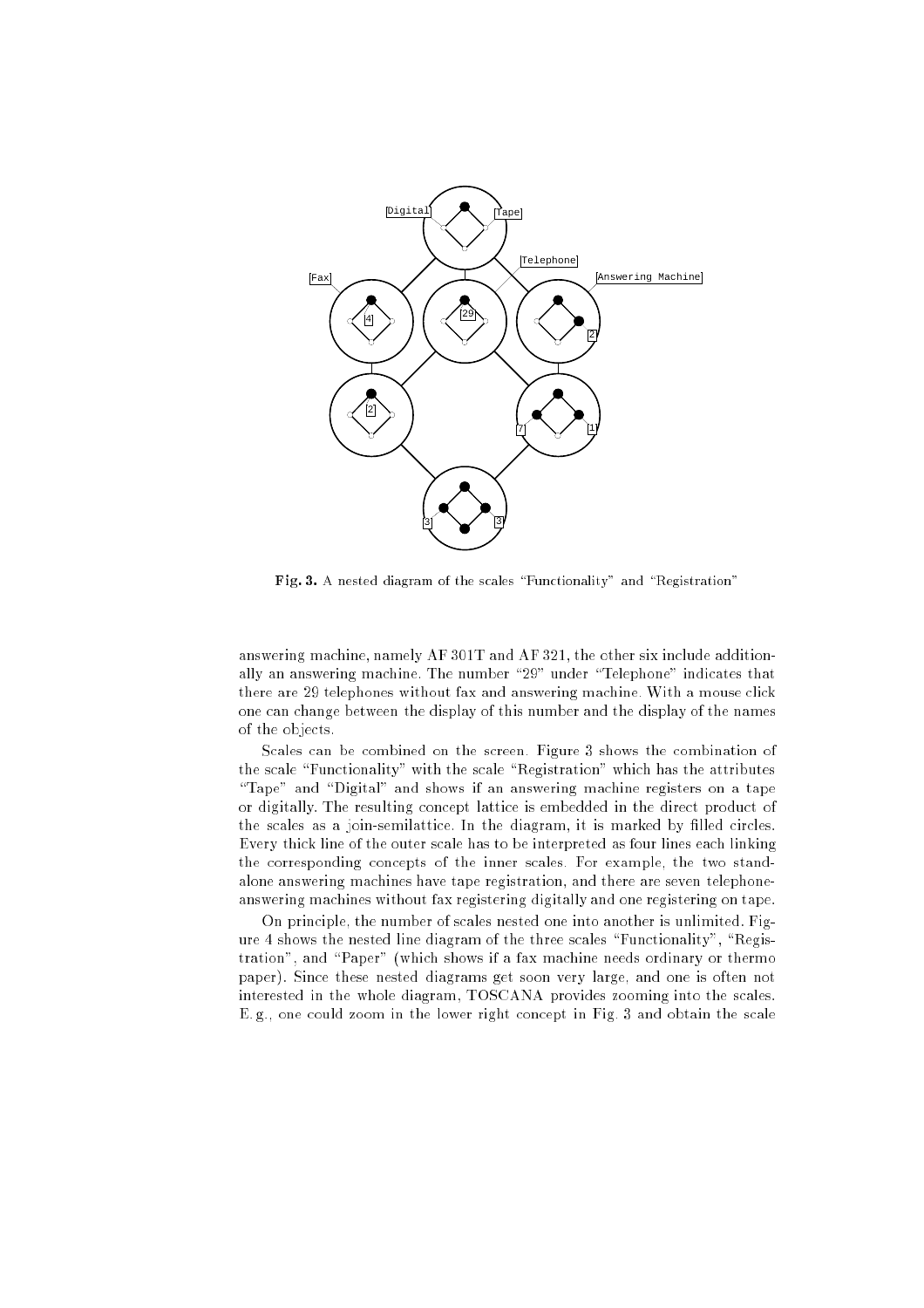

Fig. 4. A nested diagram of the scales  $\mathcal{I}$  and  $\mathcal{I}$  , and  $\mathcal{I}$  and  $\mathcal{I}$  and  $\mathcal{I}$ 

"Registration", but restricted to the telephones with answering machines. Then one can continue the navigation with a new scale, for example one about the number of short dial memories.

However, sometimes it is interesting to see the whole outer scale on the  $s$ creen  $-$  but it would be enough to "blow up" certain circles of the outer scale. For instance, it makes sense to insert the scale "Registration" only into the three concepts of the outer scale having "Answering Machine" in their intent. In the next section, the conception of *local scaling* as an approach to this idea is described.

# 3Local Scaling

In the example, one can see that the scale "Registration" is only meaningful for answering machines, hence it would be sufficient to insert it into the bottom and the two right elements of the outer scale. For the scale "Paper" it would be sufficient to insert it into the bottom and the two left elements of the outer scale. We investigate now, for which concepts of an outer scale it is relevant to insert the second scale, and how this fits into the theory. First we look at the bottom elements of the scales.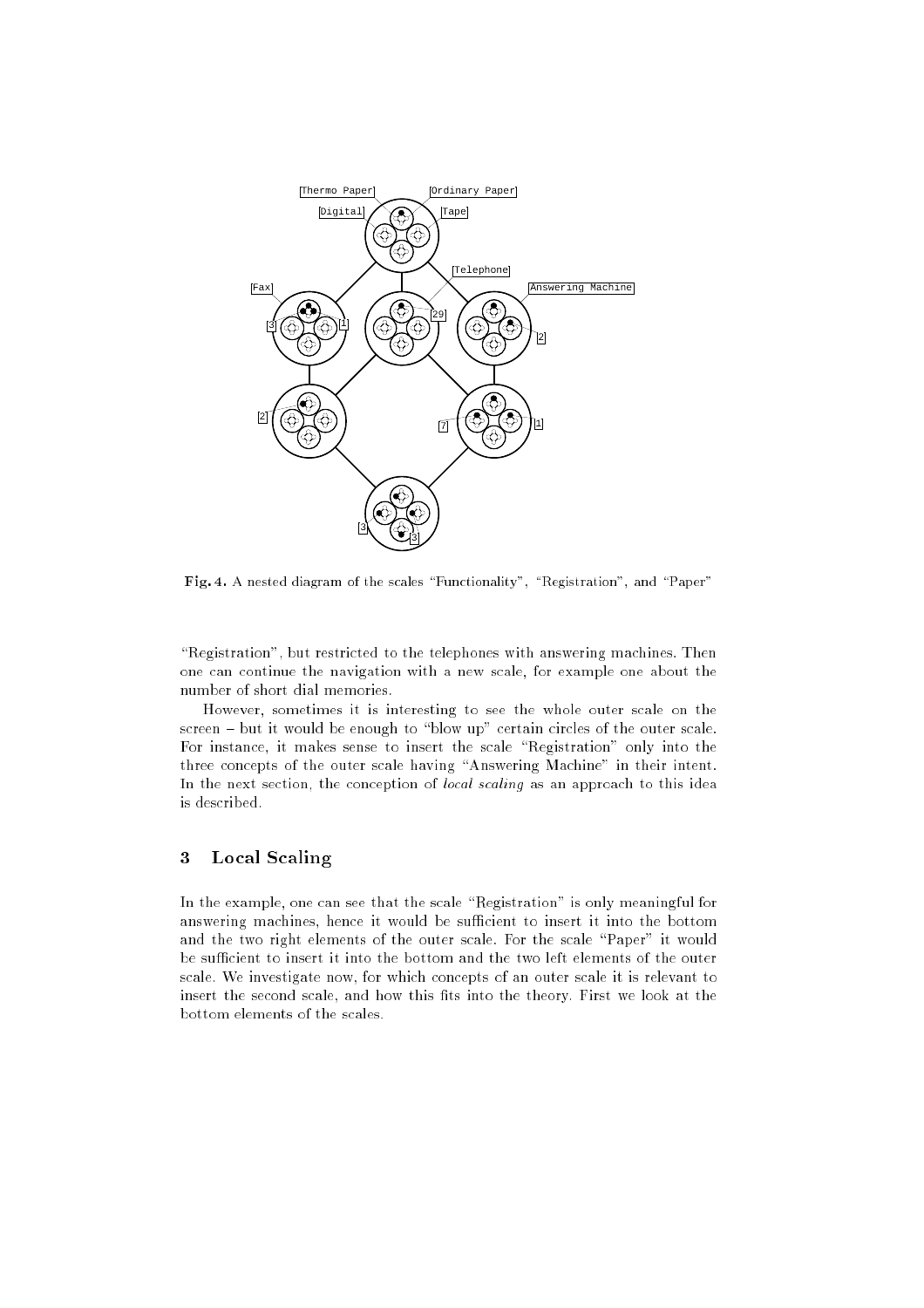Scaling a many-valued context  $(G, M, I)$  with two scales  $\mathbb{S}_1 := (G_1, M_1, I_1)$ and  $\mathbb{S}_2 := (G_2, M_2, I_2)$  is equivalent to scaling it with the semi-product  $\mathbb{S}_1 \mathbb{X} \mathbb{S}_2 :=$  $\{G_1 \cap G_2, \dots \cap G_n\}$  with  $\{G_1, G_2\}$  rm  $\cdots$   $\leftarrow$   $\rightarrow$   $\{G_i, \dots \}$  and  $\cdots$   $\cdots$   $\cdots$   $\cdots$ concept lattice of the semi-product is basically the direct product of the concept lattices of the two scales, but with the following modification: From  $\mathfrak{B}(\mathbb{S}_1)$  and  $\mathfrak{B}(\mathbb{S}_2)$  we delete the bottom elements, if their extents are empty. Then we build the direct product of the remaining ordered sets, and add a new bottom element, if in the first step at least one bottom element was deleted  $(cf. [4])$ . If there is a new bottom element, then we draw it together with a horizontal bracket to indicate that there are lines from all elements not having a lower neighbor to the new bottom element. Figure 5 shows, how the nested diagram of the scales "Functionality", "Registration", and "Paper" in Fig. 4 can be simplified in this way. If there were no models combining telephone, fax and answering machine in the data base, then the lowest circle of the outer scale would be omitted, too.

With the semi-product we have already reduced the complexity of the diagram, since some unrealized concepts are no longer displayed. Figure 6 shows that we can still do better by using local semi-products.

For their definition we need the two derivations  $A^+:= \{m \in M \mid (q,m) \in I\}$ for all  $q \in A$  for  $A \subseteq G$ , and  $B^{\dagger} \equiv \{q \in G \mid (q, m) \in I \text{ for all } m \in B\}$  for  $B \subseteq M$ . The fact that  $(A, B)$  with  $A \subseteq G$  and  $B \subseteq M$  is a concept is equivalent to  $A = B$  and  $A = B$ . The smallest concept having an object q in its extent is  $\gamma q := ( \{ q \} \cap \{ q \} )$ .

**Definition.** Let  $\mathbb{S}_1 := (G_1, M_1, I_1)$  be a scale and let C be a convex subset of  $\mathfrak{B}(\mathbb{S}_1)$  (i.e.,  $\mathfrak{b}_1, \mathfrak{b}_3 \in C$  and  $\mathfrak{b}_1 \leq \mathfrak{b}_2 \leq \mathfrak{b}_3$  imply  $\mathfrak{b}_2 \in C$ ) with  $\min(C) \subseteq$  $\gamma(G_1)$ . Let  $\mathbb{S}_2 := (G_2, M_2, I_2)$  be a scale such that there is an object  $\overline{g} \in G_2$ with  $\gamma_2 \overline{g} = 1_{\mathfrak{B}(\mathbb{S}_2)}$ . We define the local semi-product of  $\mathbb{S}_1$  and  $\mathbb{S}_2$  in C by  $S_1 \times_S S_2 := (G, M, \diamond)$  with  $G := \{ (g_1, g_2) \in G_1 \times G_2 \mid \gamma g_1 \in C \text{ or } g_2 = \overline{g} \},\$  $m = m_1 \cup (\nu_{\text{max}} \land m_2)$  with  $\nu_{\text{max}} := \top \nu + \tau_{\text{max}}$  indicating in  $\cup \top$ , and  $(g_1, g_2)$  is  $m_1$   $\iff$   $q_11_1m_1$  for  $m_1 \in M_1$  and  $(q_1, q_2) \diamond (B, m_2)$  :  $\iff$   $(q_1 \in B)$  and  $g_2 I_2 m_2$  for  $(B, m_2) \in J_{\text{max}} \times M_2$ .

The following theorem describes how the concept lattice of the local semiproduct of two scales looks like. We use the notation  $0_1 := 0_{\mathfrak{B}(\mathbb{S}_1)}, 0_2 := 0_{\mathfrak{B}(\mathbb{S}_2)},$  $1_1 := 1_{\mathfrak{B}(\mathbb{S}_1)}, 1_2 := 1_{\mathfrak{B}(\mathbb{S}_2)}.$ 

**Theorem 1.** For  $i = 1, 2$ , let  $V_i := \mathcal{B}(\mathbb{S}_i)$  if the extent of  $0_i$  is nonempty, and  $V_i := \underline{\mathfrak{B}}(\mathbb{S}_i) \setminus \{0_1\}$  otherwise. Then the concept lattice  $\underline{\mathfrak{B}}(\mathbb{S}_1 \mathbb{X}_C \mathbb{S}_2)$  is isomorphic  $\tau$  : (VI )  $\tau$  )  $\tau$  (C  $\tau$  if  $\tau$  if  $\tau$  is  $\tau$  if  $\tau$  if  $\tau$  if  $\tau$  if  $\tau$  if  $\tau$  if  $\tau$  if  $\tau$  if  $\tau$  if  $\tau$  if  $\tau$  if  $\tau$  if  $\tau$  if  $\tau$  if  $\tau$  if  $\tau$  if  $\tau$  if  $\tau$  if  $\tau$  if  $\tau$  if  $\tau$  if  $-$ 

b1 = t1 : () b1 t1 = 1 t1 1 b1 (c1; c2) : () b1 1 c1 and c2 = 1B(S2); ()  $\mathbf{1}$  : ()  $\mathbf{1}$  : () can be calculated to the case of the case of the case of the case of the case of the case of the case of the case of the case of the case of the case of the case of the case of the case of the (c1; c2) (e1; e2) : () c1 1 e1 and c2 2 e2

The conditions  $\min(U)\subseteq \gamma(G_1)$  and  $\gamma g\mathop{=_{1}}\nolimits_{\mathfrak{B}(S_2)}$  can be avoided when we add additional objects to  $G$ , but for our purpose this is not necessary (see Theorem 2).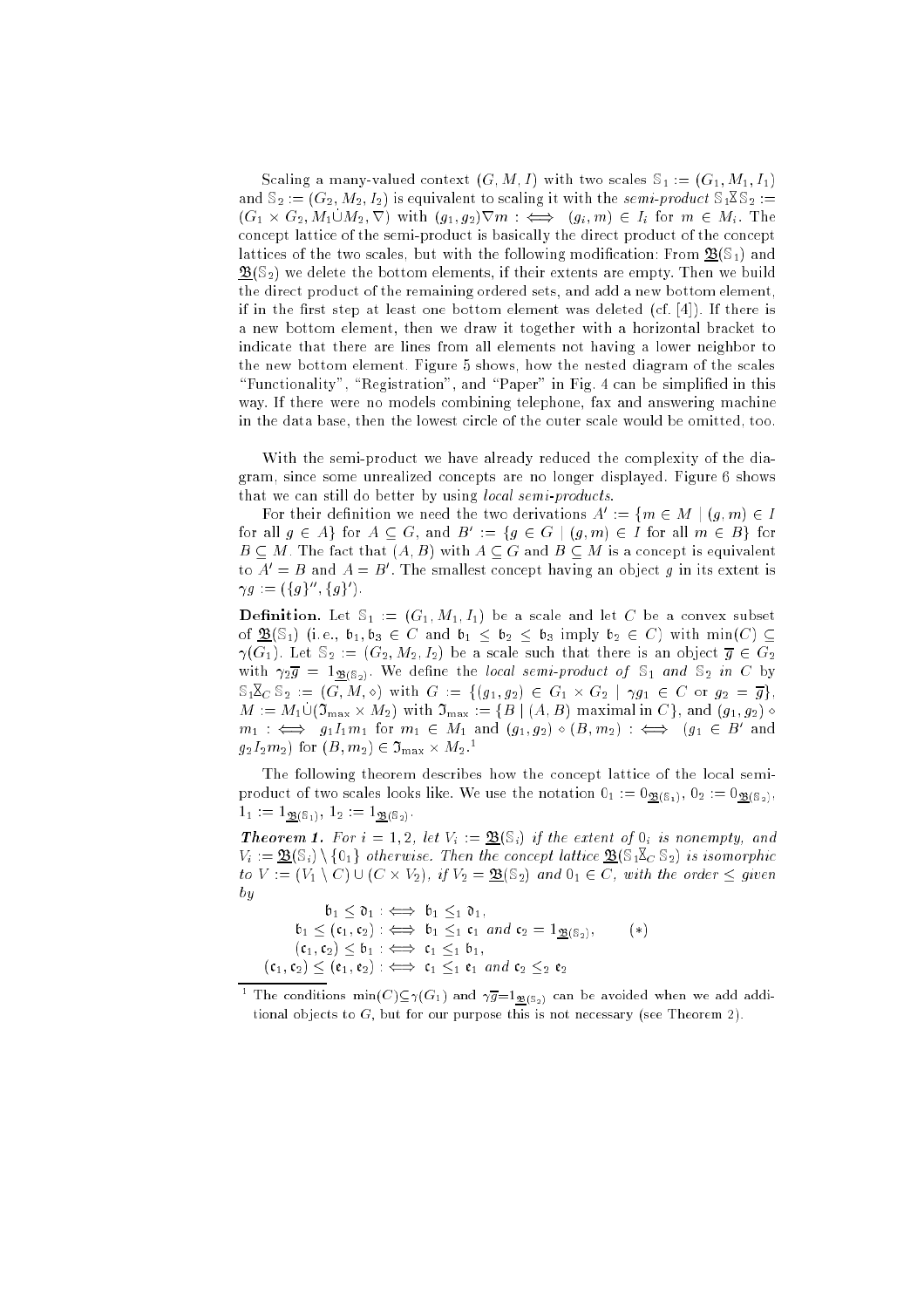

Fig. 5. The semi-product of the semi-productional  $\Gamma$  sequences  $\Gamma$  and  $\Gamma$  and  $\Gamma$ 

for a final construction of the construction of the construction of the construction of the construction of the Otherwise  $\underline{\mathfrak{B}}(\mathbb{S}_1 \mathbb{X}_C \mathbb{S}_2)$  is isomorphic to  $V \cup \{0_V\}$  with  $0_V < x$  for all  $x \in V$ .

 $P$  is defined by  $P$  and  $P$  is  $P$  or  $P$  is  $P$  and  $P$  is  $Q$  is  $Q$  is  $Q$  and  $Q$  is isomorprice to (V1  $\leq$  1  $\leq$  1  $\leq$  1  $\leq$  1  $\leq$  1  $\leq$  1  $\leq$  101;  $\leq$  101; order with the component-wise order.  $(A, B) \in \mathfrak{B}(\mathbb{S}_1 \mathbb{X}_C \mathbb{S}_2)$  we write  $(A, B_1 \cup B_2)$  with  $B_1 := B \cap M_1$  and  $B_2 :=$  $B \cap (\mathfrak{I}_{\max} \times M_2)$ . We define  $\iota: \mathfrak{B}(\mathbb{S}_1 \mathbb{Z}_C \mathbb{S}_2) \to (V_1 \times \{1_2\}) \cup (C \times V_2) \cup \{(0_1, 0_2)\}\$ by  $\iota(A, B_1 \cup B_2) := ((B_1, B_1), ((\pi_2 B_2), \pi_2 B_2))$  where  $\pi_2$  is the projection on the second component of a tuple.

The mapping *i* is well defined:  $B_1$  is a concept intent of  $\Im_1$  because of  $(\pi_1 A)$  =  $B_1$ , and  $\pi_2 B_2$  is a concept intent of  $\mathfrak{d}_2$  because of  $(\pi_2 A) \equiv \pi_2 B_2$ . If  $g \in (\pi_2 B_2)$ then  $\iota(A, B_1 \cup B_2) = (\iota(B_1, B_1), 1_2)$ . If  $g \notin (\pi_2 B_2)$  then  $A \subseteq \{g_1 \in G_1 \mid \gamma g_1 \in B_2\}$  $C$ }  $\times$   $(G_2\setminus \{\overline{g}\})$ . Because of  $(B_1',B_1)=\bigvee_{g_1\in \pi_1A}\gamma g_1$  there is  $A=\emptyset$  or there exists  $\gamma g_1 \in \mathbb{C}$  with  $\gamma g_1 \leq (B_1, B_1)$ . In the first case we have  $\iota(\emptyset, M) = (0_1, 0_2)$ . In the second case it remains to show that  $(D_1,D_1)$  is laying below a maximal element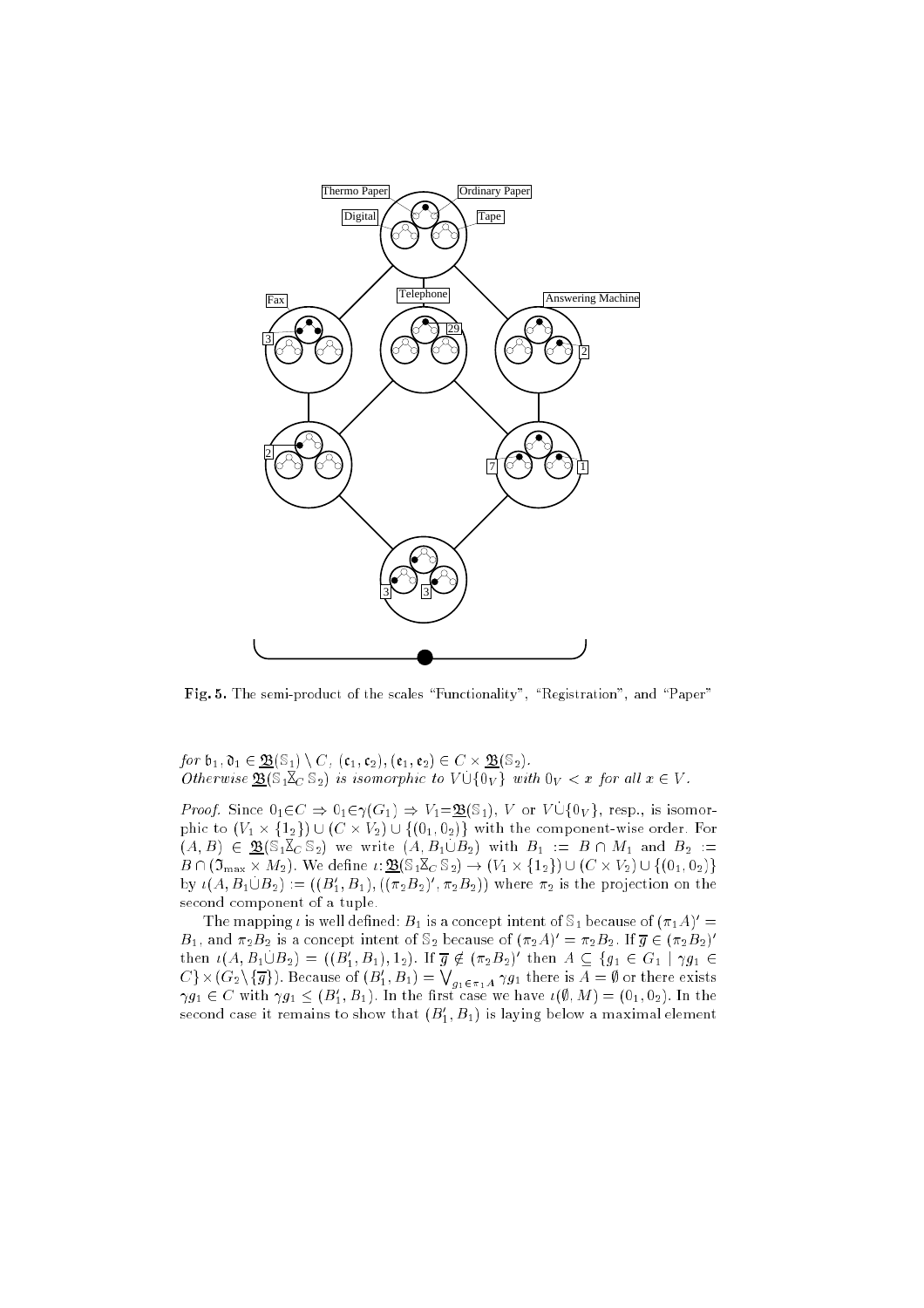

Fig. 6. The local semi-product of the scales  $\mathcal{F}$  and  $\mathcal{F}$  , and  $\mathcal{F}$  and  $\mathcal{F}$ per"

of C. We have  $B_2 \neq y$ , since otherwise  $\pi_2 B_2 = y$  and  $g \in y = (\pi_2 B_2)$  , which is a contradiction to  $g \notin (\pi_2B_2)$  . Hence there is  $(B, m_2) \in B_2$ , which implies  $(D_1, D_1) \leq (D_1, D) \in \mathbb{C}$ . Hence  $(D_1, D_1) \in \mathbb{C}$ .

The mapping *i* is injective. Let  $i(A, B_1 \cup B_2) = i(A, B_1 \cup B_2)$ . Then  $B_1 = B_1$ which implies  $n_1D_2 = n_1D_2$ . With  $n_2D_2 = n_2D_2$ , it follows  $D_1 \cup D_2 = D_1 \cup D_2$ .

The mapping *i* is surjective. For  $((A, D), (A, D)) \subset (V_1 \wedge T_2) \cup (C \wedge T_1)$  $V_2$ )  $\cup$   $\cup$   $\cup$ ,  $V_2$ )  $\cap$ , we have  $\iota$   $\cup$   $\alpha$   $\land$   $\alpha$ )  $\cap$   $\cup$   $\cup$   $\cup$   $\in$   $\cup$   $\cup$   $\cup$   $\alpha$   $\mid$   $\alpha$   $\mid$   $\alpha$   $\mid$   $\alpha$   $\mid$   $\alpha$   $\mid$   $\alpha$   $\mid$   $\alpha$   $\mid$   $\alpha$   $\mid$   $\alpha$   $\mid$   $\alpha$   $\mid$   $\alpha$   $\mid$   $((A, B), (\tilde{A}, \tilde{B})).$ 

Suprema are preserved by  $\iota$ , because in concept lattices the supremum is given by  $\bigvee_{t\in T}(A_t, B_t) = ((\bigcap_{t\in T} B_t)', \bigcap_{t\in T} B_t)$ . Hence infima are preserved, too.  $\Box$ 

In [5], W. Geyer examines similar constructions, namely local direct products, as generalizations of A. Day's interval doubling construction ([1]). But we cannot use his results, since in local direct products the condition  $(*)$  in Theorem 1 is replaced by  $\mathfrak{b}_1 \leq_1 \mathfrak{c}_1$ .

The next theorem describes how the concept lattice of the scaled many-valued context is embedded in the nested diagram produced with Theorem 1.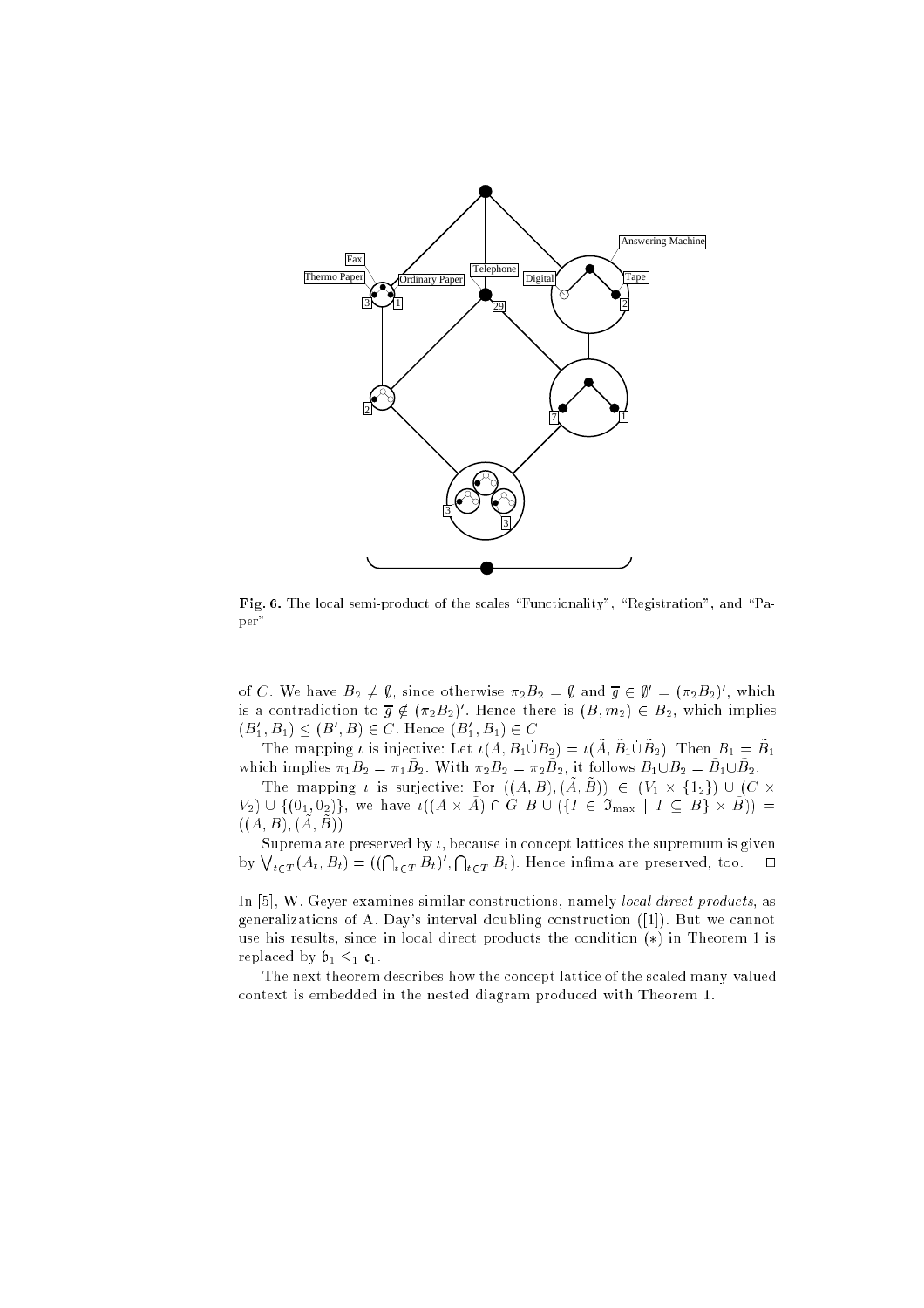

Fig. 7. The local semi-product of the semi-productional index  $\mathcal{L}$  and  $\mathcal{L}$ Properties"

 $\blacksquare$  . Let  $\blacksquare$  . Let  $\blacksquare$  be a subset of  $G_1$  or  $G_2$ , and let  $G$  be the convex closure of  $\{(A_1, B_1) \in \mathcal{D} \cup \emptyset | \}$  |  $\exists (A_2, B_2) \in \mathcal{D} \cup \{2\} \setminus \{12\}$ :  $\{(B_1 \cup B_2), (B_1 \cup B_2) \in \mathcal{D} \cup (H, M_1 \cup M_2),$  $\mathbf{v}$  +  $\mathbf{u}$   $\mathbf{u}$   $\mathbf{v}$   $\mathbf{v}$   $\mathbf{u}$   $\mathbf{v}$   $\mathbf{v}$   $\mathbf{v}$   $\mathbf{v}$   $\mathbf{v}$   $\mathbf{v}$   $\mathbf{v}$   $\mathbf{v}$   $\mathbf{v}$   $\mathbf{v}$   $\mathbf{v}$   $\mathbf{v}$   $\mathbf{v}$   $\mathbf{v}$   $\mathbf{v}$   $\mathbf{v}$   $\mathbf{v}$   $\mathbf{v}$   $\math$ 

 $\varepsilon \colon \mathbf{\underline{\mathfrak{B}}}(H,M_1 \cup M_2, \nabla \cap H \times (M_1 \cup M_2)) \to \mathbb{S}_1 \mathbb{X}_C \mathbb{S}_2$ 

with  $(A, B_1 \cup B_2) \rightarrow (A, B_1 \cup (\{I \in \mathfrak{I}_{max} \mid I \subseteq B_1 \} \times B_2))$  is a complete  $\bigvee$ preserving embedding.

 $\Gamma$  is group. First we show that is well defined: Let  $\Gamma$  is gauge  $\Gamma$  and  $\Gamma$  and  $\Gamma$  $(g_1, g_2) \in G$ . If  $(g_1, g_2) \notin A$ , then  $\gamma_2 g_2 \neq 1_2$  and  $\gamma(g_1, g_2) \in \underline{\mathfrak{B}}(H, M_1 \cup M_2, \nabla \cap$  $H \sim (M_1 \cup M_2)$ . Hence  $M_1$  is  $C \cup$ , and  $(M_1, M_2) \subset U$  by definition. It is easy to prove that  $A = B_1 \cup (\{I \in J_{\max} \mid I \subseteq B_1\} \times B_2)$  and  $A = (B_1 \cup (\{I \in J_{\max} \mid I \cap B_2\})$  $I \subseteq B_1 \ \times B_2$ ). Because of

 $(\bigvee_{t \in T} (A_t, B_{t1} \cup B_{t2}))$  $\sim$  $\ldots$ ,  $(\bigcap_{t \in T} B_{t1}) \cup (\bigcap_{t \in T} B_{t2})$  - - $\ldots, (\bigcap_{t \in T} B_{t1}) \cup (\{I \in \mathfrak{I}_{\max} \mid I \subseteq \bigcap_{t \in T} B_{t1}\} \times (\bigcap_{t \in T} B_{t2})))$  $=\bigvee_{t\in T} (A_t, B_{t1}\cup \{I\in \mathfrak{I}_{\max} \mid I\subseteq B_{t1}\}\times B_{t2}) = \bigvee_{t\in T} \varepsilon (A_t, B_{t1}\cup B_{t2})$ 

the mapping is a  $\sqrt{\ }$ -semilattice-homomorphism. The injectivity follows from  $\varepsilon(A, \ldots) = (A, \ldots).$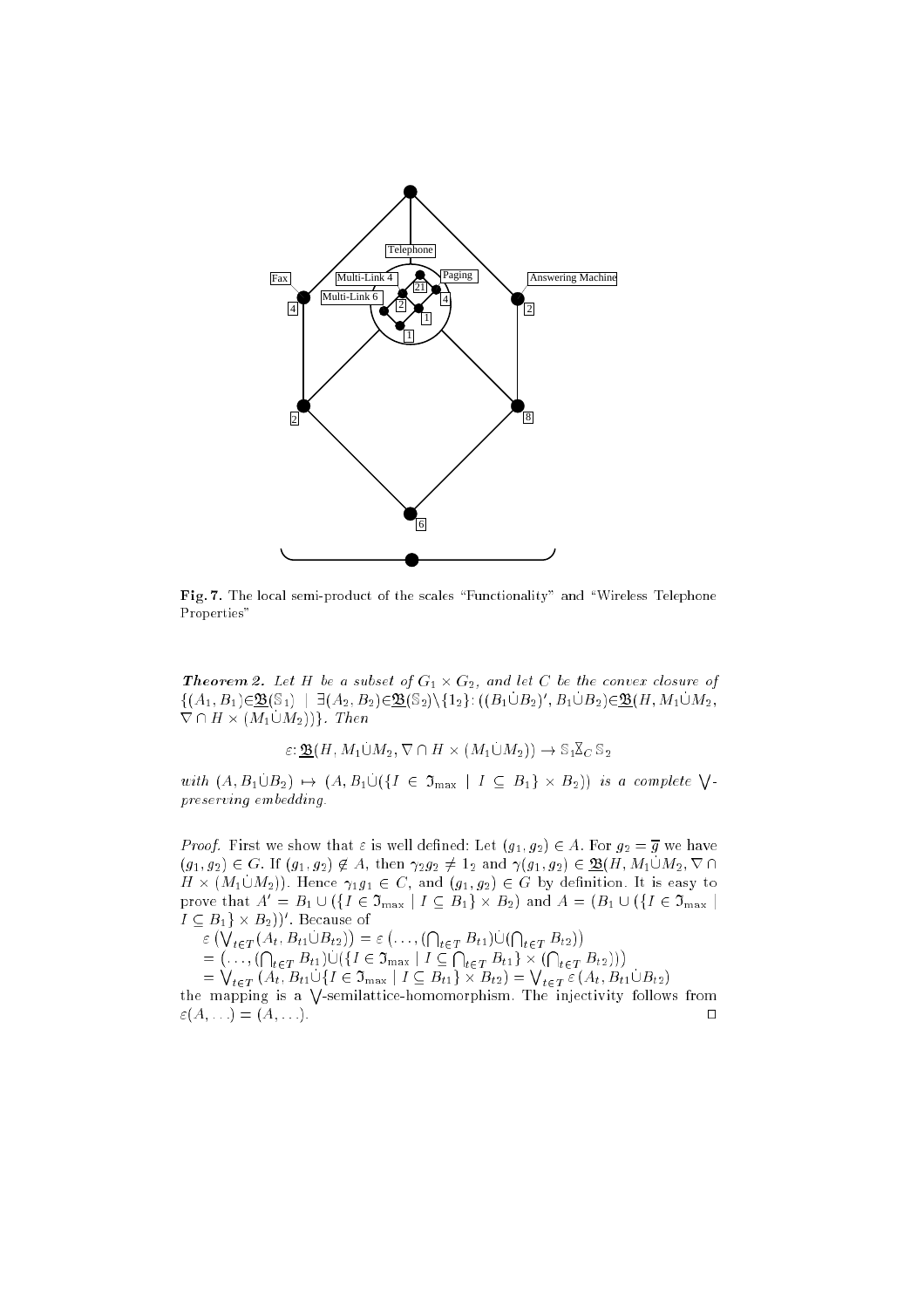For applying this theorem, we let the set  $H$  be the set of all data base queries yielding a positive result. The theorem states that it is sufficient to display  $S_1 \overline{X}_C S_2$  instead of  $S_1 \overline{X} S_2$ , and that the concept lattice can still be embedded in that scale. Figure 6 shows how Fig. 5 can be reduced in this way by applying the local semi-product twice. Instead of 112 potential concepts as in Fig. 4 we only need 24 concepts to show the same information.

More important than the fact that the embedding preserves suprema is that, in general, infima are *not* preserved. It can easily be seen in the line diagram, where an infimum is not preserved. This always indicates an implication between the attributes of the inner and the outer scale. In Fig. 6, for example, one can see that the infimum of the concepts labeled with "Telephone" and "Ordinary Paper" is not realized. The first realized concept below is the bottom element; and this indicates that the combination "Telephone" and "Ordinary Paper" implies all other attributes. In this case the implication is true, because there are no objects in the database fulfilling the premise.

In Fig. 7 we see an example, where the convex set is not including the bottom element of the outer scale. The inner scale is only relevant for wireless telephones, and in fact the  $4+2+1+1=8$  telephones in the inner scale not noted at its top element are exactly the wireless telephones in the data base. Observe that, according to  $(*)$  in Theorem 1, the two concepts at the lower left and right, labeled with "2" and "8", resp., are lower neighbors only of the top element of the inner scale. The only lower neighbor of the bottom concept of the inner scale is the bottom element of the local semi-product!

In Fig. 8, the scale "Functionality" is combined with a scale about the number of short dial memories. There is a copy of the set  $M_2$  of attributes of the inner scale for every maximal element of the outer scale. This is the (desired) effect  $\sigma$   $\mu$   $\rightarrow$   $\mu$   $\sim$   $\mu$ <sub>max</sub>  $\sim$   $\mu$ <sub>z</sub> $\mu$  in the definition of the local semi-product. Here one can also see that there is not always an additional bottom element to be added, since in this combination the lowest concepts of both scales are realized.

### 4Conclusion

We conclude, that there should be four options in the management system for conceptual data systems: The first is the one that is actually implemented, namely to display the complete direct product of the scales, as in Fig. 3 and 4. The second is using the semi-direct product (as in Fig. 5), and the third is using the local semi-direct product as described in the last section.

The fourth option provides more interactivity to the user: It allows him to blow up or to collapse concepts of the outer scale by mouse click. The concepts contained in the convex set  $C$  (which are the interesting ones to blow up) are marked by a double circle. Figure 9 shows how this option can be used as a "magnifying glass". It gives the same information as zooming in the lower right concept, but it states additionally the location of the magnifying glass in the outer scale. Hence it combines both the local and the global aspect of the concept. Here one should mention that it is possible not only to display the number (or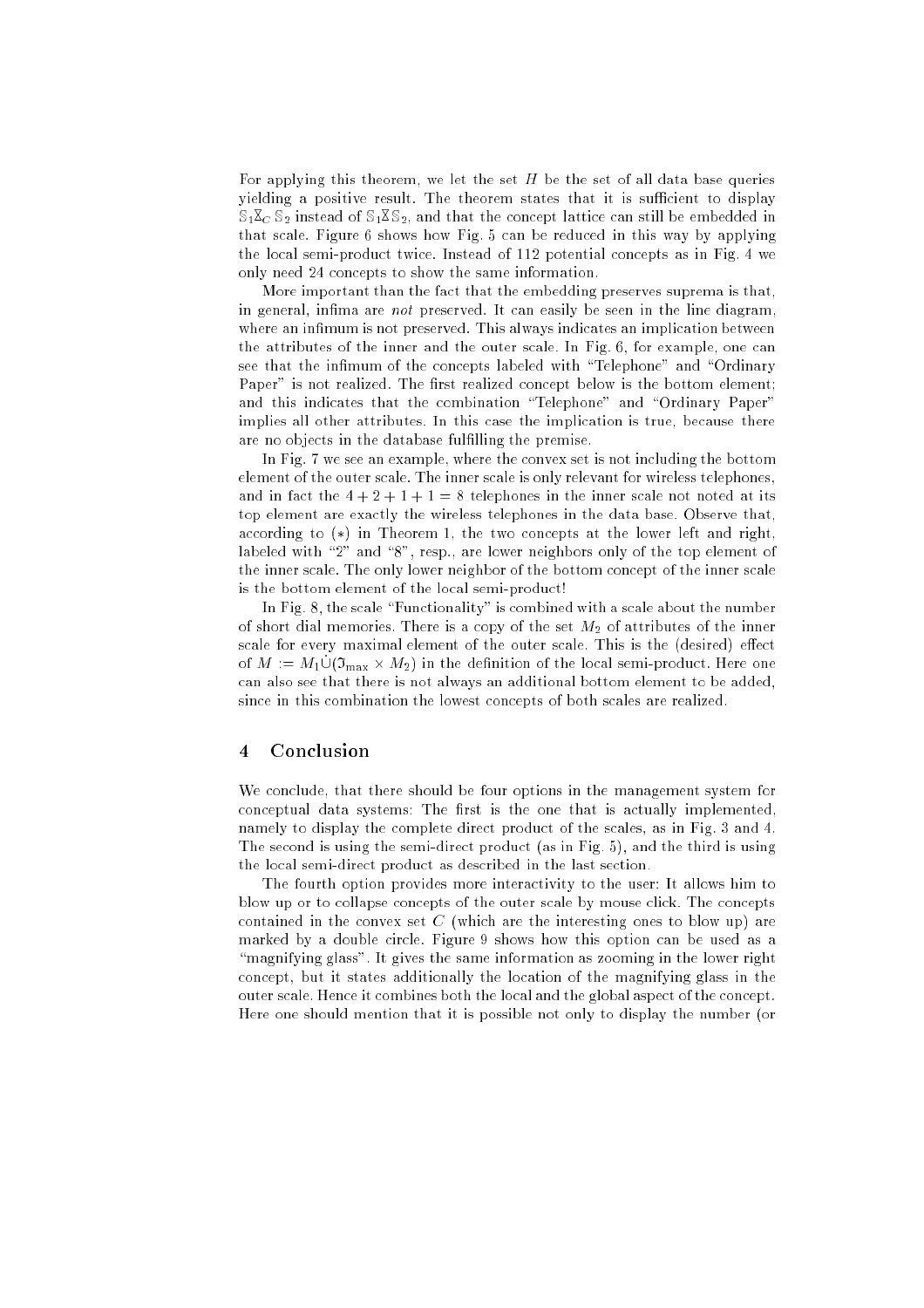

Fig. 8. The local semi-product of the scales \Functionality" and \Short Dial Memory"

names) of the objects labeled at a concept, but also to show the whole extent. Thus in Fig. 9 one could also see how the six objects of the bottom concept behave with respect to the inner scale.

At last we briefly discuss another desirable tool: Often one is interested to see only parts of the outer scale. For example, we want to know more about telephone-fax-combinations. Corresponding to the last paragraph, we can zoom in the lower left concept of the scale "Functionality", but then we lose the information of which combinations include an answering machine. Here *parallel* zooming is a possibility: We \cut out" a convex subset of the outer scale, and only this subset is displayed on the screen (see Fig. 10).

# References

- 1. A. Day: Doubling constructions in lattice theory. Canad. J. Math. 44, 1992, 252-269
- 2. Deutsche Telekom: Der Katalog. Herbst/Winter 95/96
- 3. B. Ganter: Algorithmen zur Begriffsanalyse. In: B. Ganter, R. Wille, K. E. Wolff (eds.): Beiträge zur Begriffsanalyse. B. I.-Wissenschaftsverlag, Mannheim, Wien, Zürich 1987. 241-254
- 4. B. Ganter, R. Wille: Formale Begriffsanalyse: Mathematische Grundlagen. Springer, Heidelberg 1996
- 5. W. Geyer: Lokale direkte Produkte von Begriffsverbänden. Diplomarbeit, TH Darmstadt 1988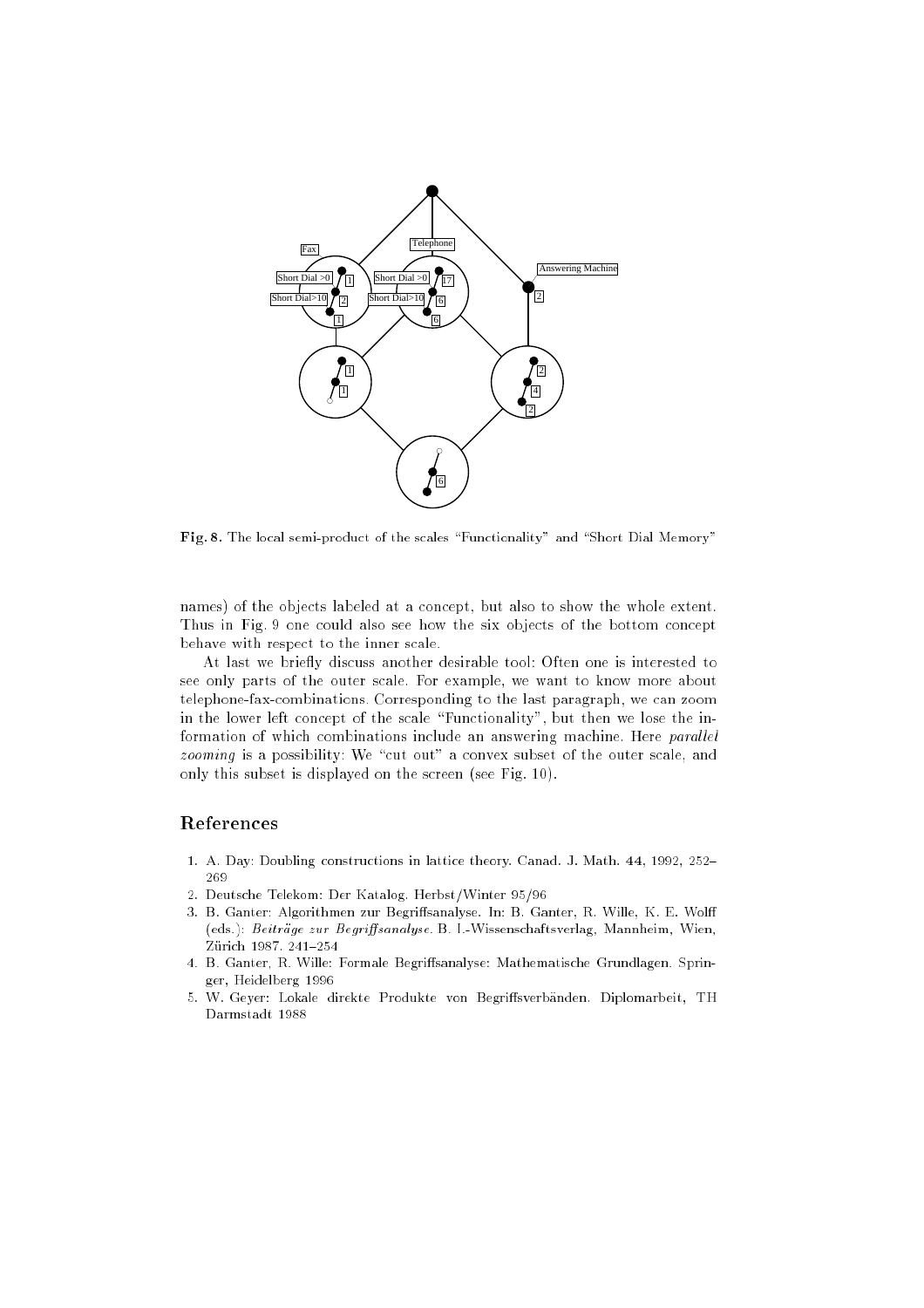

 $F_{\rm eff}$  ,  $\gamma$  and scale  $\gamma$  are stated memory with the scale  $\gamma$  Dial Memory  $\gamma$  as a magnificant glass



Fig. I. Parallel  $\Gamma$  are scaled the scale  $\Gamma$  the scale  $\Gamma$  with the scale  $\Gamma$ Memory"

- 6. W. Kollewe, C. Sander, R. Schmiede, R. Wille: TOSCANA als Instrument der bibliothekarischen Sacherschließung. In: H. Havekost, H.-J. Wätjen (eds.): Aufbau und Erschließung begrifflicher Datenbanken. (BIS)-Verlag, Oldenburg 1995, 95-114
- 7. W. Kollewe, M. Skorsky, F. Vogt, R. Wille: TOSCANA ein Werkzeug zur begrifflichen Analyse und Erkundung von Daten. In: R. Wille, M. Zickwolff (eds.): Begriff liche Wissensverarbeitung  $-$  Grundfragen und Aufgaben. B.I.-Wissenschaftsverlag, Mannheim 1994
- 8. P. Scheich, M. Skorsky, F. Vogt, C. Wachter, R. Wille: Conceptual data systems. In: O. Opitz, B. Lausen, R. Klar (eds.): Information and classification. Springer,